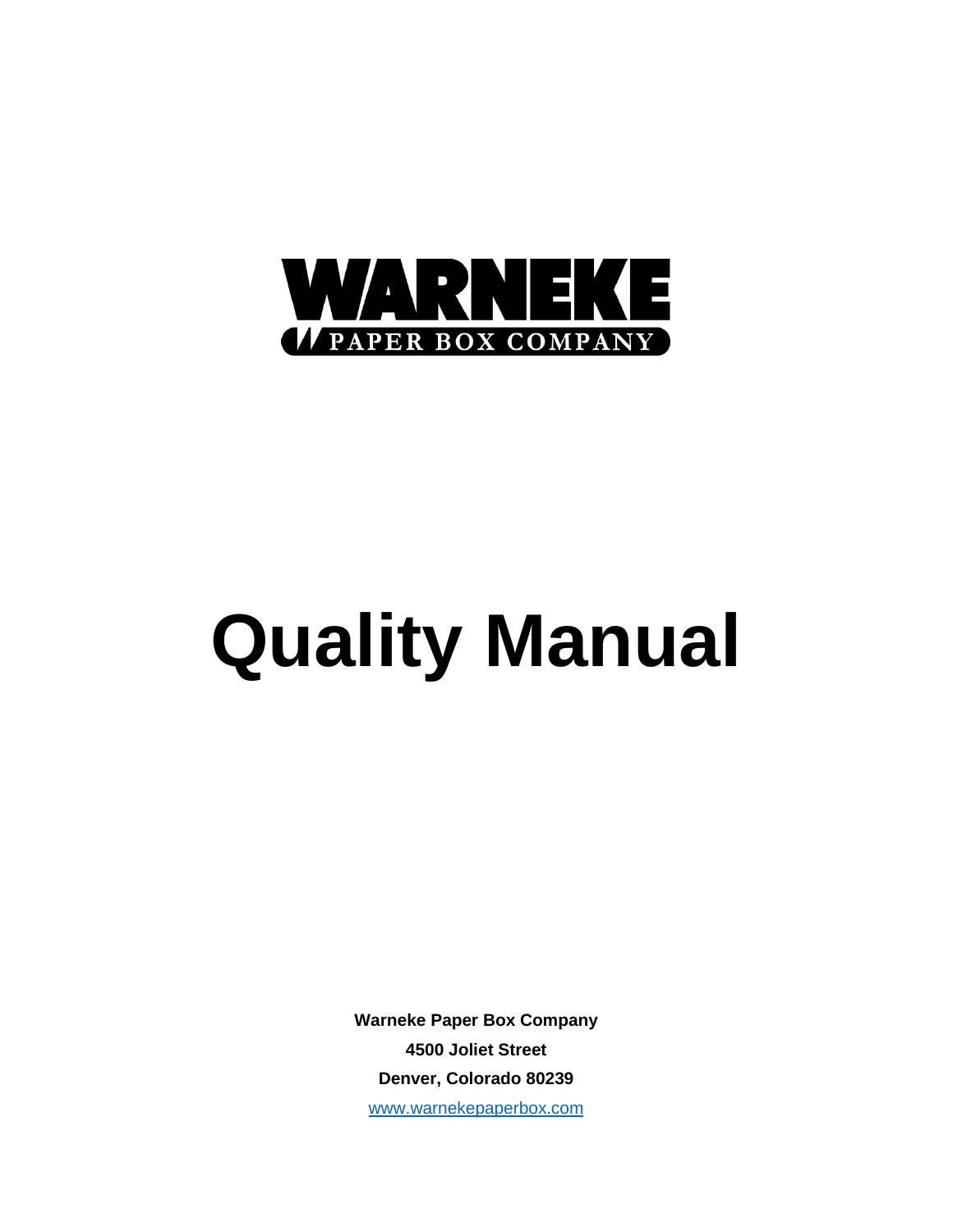

# Table of Contents

| 2              |  |
|----------------|--|
| 3              |  |
| 4              |  |
| 4.1            |  |
| 4.2            |  |
| 4.3            |  |
| 5              |  |
| 5.1            |  |
| 5.2            |  |
| 5.3            |  |
| 5.4            |  |
| 5.5            |  |
| 5.6            |  |
| 6              |  |
| 6.1            |  |
| 6.2            |  |
| 6.3            |  |
| $\overline{7}$ |  |
| 7.1            |  |
| 7.2            |  |
| 7.3            |  |
| 7.4            |  |
| 7.5            |  |
| 7.6            |  |
|                |  |
|                |  |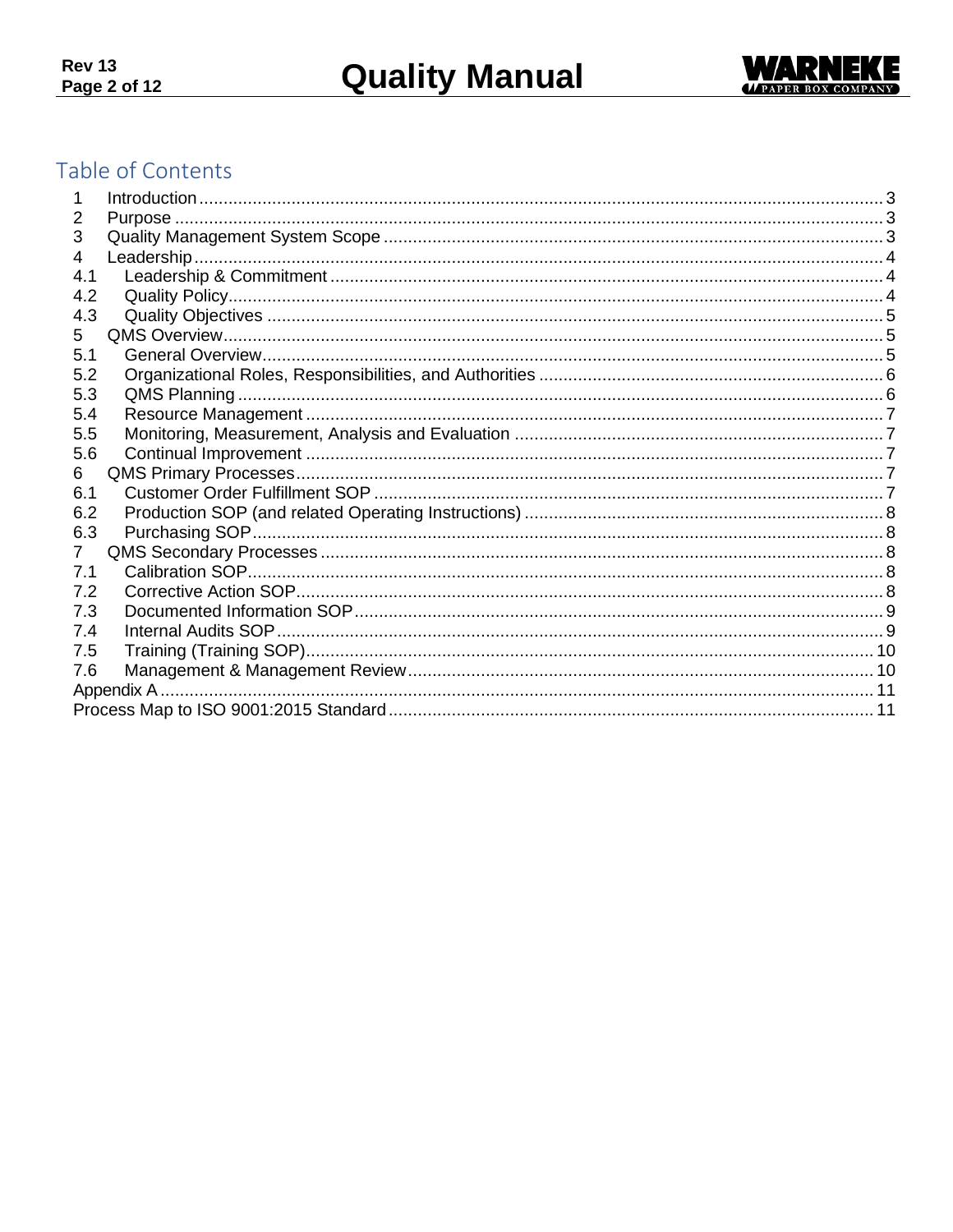

#### <span id="page-2-0"></span>**1 Introduction**

Warneke Paper Box Company (Warneke) is a 4<sup>th</sup> generation family owned, woman owned, small business founded in 1907. Our mission is to be the preferred provider of quality, custom printed paper boxes, set-up boxes, transparent boxes, pop-up displays, pocket folders and related products. We manufacture products for medical devices, pharmaceuticals, food, cosmetics, advertising, consumer products, and many other applications at our Denver, Colorado facility. Our commitment to excellence is displayed through continual improvements of our products and processes through training, management involvement, and technical improvements. We continually analyze and set quality objectives to improve our products and processes. Warneke's goal is to satisfy our customers and we employ formal procedures using methods and techniques that encourage continuous improvement, good business practices, and good manufacturing practices. At Warneke our Business Management System is synonymous with our Quality Management System, as our business is quality.

#### <span id="page-2-1"></span>**2 Purpose**

The purpose of this Manual is to serve as a link between Warneke's Quality Management System (QMS) and the current version of the ISO 9001 Standard on which our QMS is based. Our system also ensure compliance to Forest Stewardship Council (FSC) or Sustainable Forestry Initiative (SFI), when required by customers.

#### <span id="page-2-2"></span>**3 Quality Management System Scope**

The scope of Warneke's QMS applies to activities conducted at their facility at 4500 Joliet Street, in Denver, CO 80239. This QMS is designed to meet the requirements of the current versions of the ISO 9001, Forestry Stewardship Council FSC-STD-40-004 Chain of Custody Certification (FSC), and Sustainable Forestry Initiative Chain of Custody (SFI) Standards with no exclusions or sections identified as being not applicable.

For ISO 9001, the scope of Warneke's QMS is:

## **THE DESIGN, MANUFACTURE, AND SALES OF CUSTOM PRINTED FOLDING CARTONS, SET-UP BOXES, POP DISPLAYS, POCKET FOLDERS, VINYL BOXES, AND RELATED PRODUCTS AND SERVICES.**

For FSC and SFI, the scope of Warneke's QMS is:

# **MANUFACTURE OF FOLDING CARTONS, SET-UP BOXES, POP DISPLAYS, POCKET FOLDERS, AND RELATED PRODUCTS.**

Warneke's FSC Chain of Custody process uses the TRANSFER SYSTEM. For our SFI Chain of Custody processes we use the PHYSICAL SEPARATION METHOD.

| <b>FSC &amp; SFI Input Materials</b> | Output Product Groups (per FSC-STD-40-004a)                               |
|--------------------------------------|---------------------------------------------------------------------------|
| <b>FSC Mix</b>                       | P5.1-Packaging and wrappings of Paper - Cardboard packaging               |
| FSC 100%                             | P5.7-Packaging and wrappings of Paper - Optical disc packaging and Covers |
| <b>FSC Recycled</b>                  | P7.3-Stationary of paper (printed & unprinted) – File Folders             |
| <b>SFI Certified Forest</b>          | P8.4-Printed Materials - Advertising materials                            |
| <b>SFI Chain of Custody</b>          | P8.7-Printed materials - Toys and games made with paper                   |
| <b>SFI Certified Sources</b>         | P10-Other pulp & paper products n.e.c.                                    |
| <b>SFI Post-Consumer Recycled</b>    |                                                                           |
|                                      |                                                                           |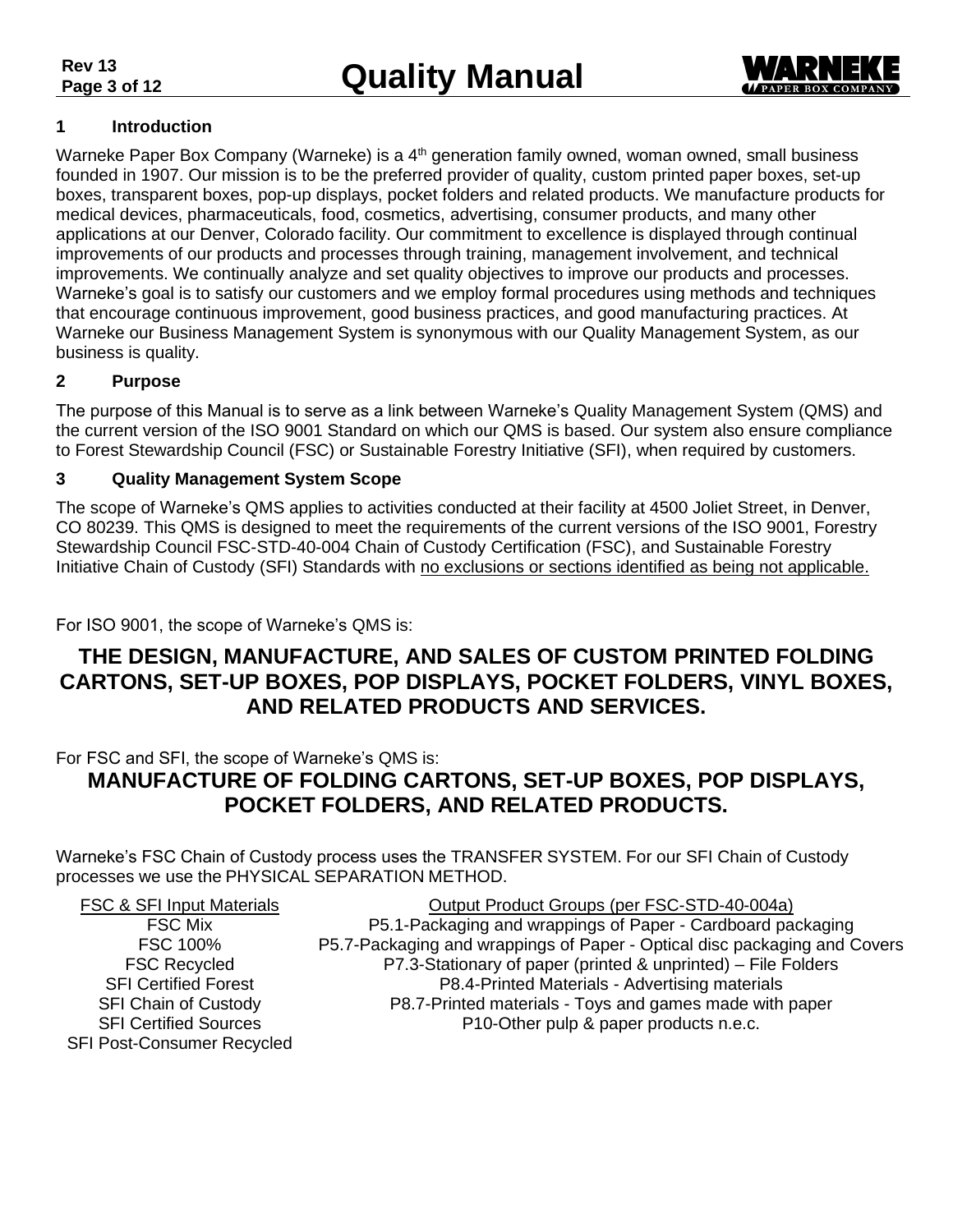

#### <span id="page-3-0"></span>**4 Leadership**

#### <span id="page-3-1"></span>**4.1 Leadership & Commitment**

Warneke management leads by example, demonstrating leadership and commitment to our QMS by:

- being accountable for the effectiveness of the QMS,
- ensuring that our quality policy and quality objectives are established, and are compatible with our context and strategic direction,
- ensuring the QMS requirements are integrated into our regular business processes,
- promoting the use of the process approach and risk-based thinking,
- ensuring needed resources are available to ensure conformity of product and services, to improve the QMS, its processes, and resulting product and service, to promote customer satisfaction,
- communicating the importance of effective quality management and of conforming to our QMS requirements, the benefits of improved performance, and the implications of not conforming with our QMS requirements,
- ensuring the QMS achieves its intended results,
- engaging, directing, and supporting personnel to contribute to the effectiveness of the QMS,
- promoting improvement,
- supporting other management roles to demonstrate their leadership as it applies to their area of responsibility,
- ensuring that customer and applicable statutory and regulatory requirements are determined, understood, and consistently met,
- ensuring the risks and opportunities that can affect conformity of our products and services, and the ability to enhance our customer satisfaction are determined and addressed, when appropriate,
- ensuring the focus on enhancing customer satisfaction is maintained,
- by leading and/or participating in our QMS planning, management reviews, and internal audits,
- developing and managing mutually beneficial relationships with our external providers (suppliers, contractors, and service providers) to enhance the ability of both to create value,
- encouraging and utilizing evidence-based decision making,

#### <span id="page-3-2"></span>**4.2 Quality Policy**

Warneke's commitment to meeting requirements, satisfy customers, and continuously improve our QMS and our resulting products and services resulted in the following quality policy:

## **Dedicated to exceeding customer expectations.**

This is achieved through our integrated QMS. This policy is the foundation for establishing our quality objectives that our organization's performance can be measured.

Warneke reviews this quality policy as part of our management review process to ensure it:

- is appropriate to the purpose and context of our organization and supports our strategic direction,
- provides a framework for setting our quality objectives,
- includes a commitment to satisfy applicable requirements, and
- includes a commitment to continual improvement of our QMS,

Warneke's quality policy is made available to relevant interested parties, when determined appropriate by Management. We communicate our quality policy through prominent postings of this policy and training to ensure it is understood and applied throughout the organization.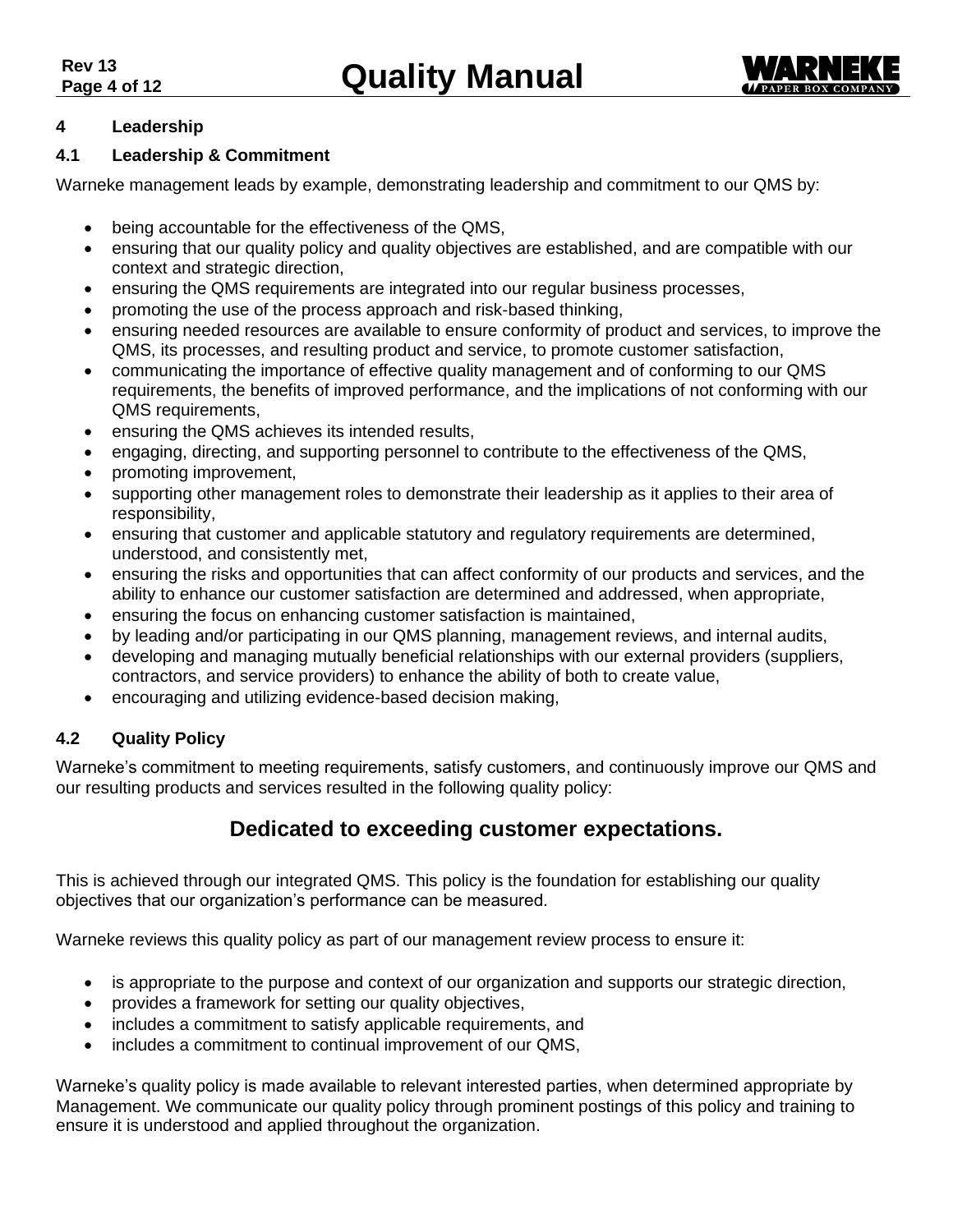

#### <span id="page-4-0"></span>**4.3 Quality Objectives**

Warneke management has developed quality objectives at relevant functions, levels, and processes needed for our QMS. These objectives support our Quality Policy, take into account applicable requirements, are relevant to conformity of our products and services, and help us boost customer satisfaction.

These objectives are recorded and tracked in the Objectives tab of our QMS Planning Workbook. This data is evaluated as part of our management review process, and objectives are updated as needed. Where management determines appropriate these objectives are communicated within our organization and to our interested parties.

#### <span id="page-4-1"></span>**5 QMS Overview**

#### <span id="page-4-2"></span>**5.1 General Overview**

Our QMS is designed to around the processes affecting the quality of products and services offered. The QMS has been developed and implemented to promote quality and improvement, and is managed to meet the requirements of ISO 9001, FSC and SFI standards, customer requirements, and all applicable regulatory and statutory requirements.

The QMS is a system of interacting processes that are categorized as primary processes or secondary processes. Primary processes involve product and service realization activities intended for customers. Secondary processes support the overall QMS and don't directly provide products or services to our customers. These processes and the resulting products include:

#### **Primary Processes**

#### **Secondary Processes**

- **Production Processes**
- Production
- Prepress (multiple)
- Cutting & Sheeting
- Printing
- Die Making
- Die-Cutting
- Scrapping
- Finishing (Gluing)
- Setup
- Quality Inspection
- Shipping
- Receiving & Warehousing

#### **Customer Services Processes**

- CAD based structural design
- Complete graphic design
- Computer art preparation

#### **Other Processes**

- Purchasing
- Customer Order Fulfillment

All Production Processes have their own Standard Operating Procedures (SOPs) or Operating Instructions (OIs). Customer Services Processes do not have separate SOPs or OIs, but described as part of our Customer Order Fulfillment SOP, which is its own primary process and includes the sales function. The Customer Order Fulfillment SOP also provides an outline of the general sequence and interactions of all primary processes.

- Document Information
- Internal Audits
- Training
- Calibration
- Corrective Action

# **Products or Services**

- Paperboard folding boxes
- Set-up boxes
- Transparent boxes
- Pop Displays
- Pocket folders
- Related products
- Structural design
- Graphic artwork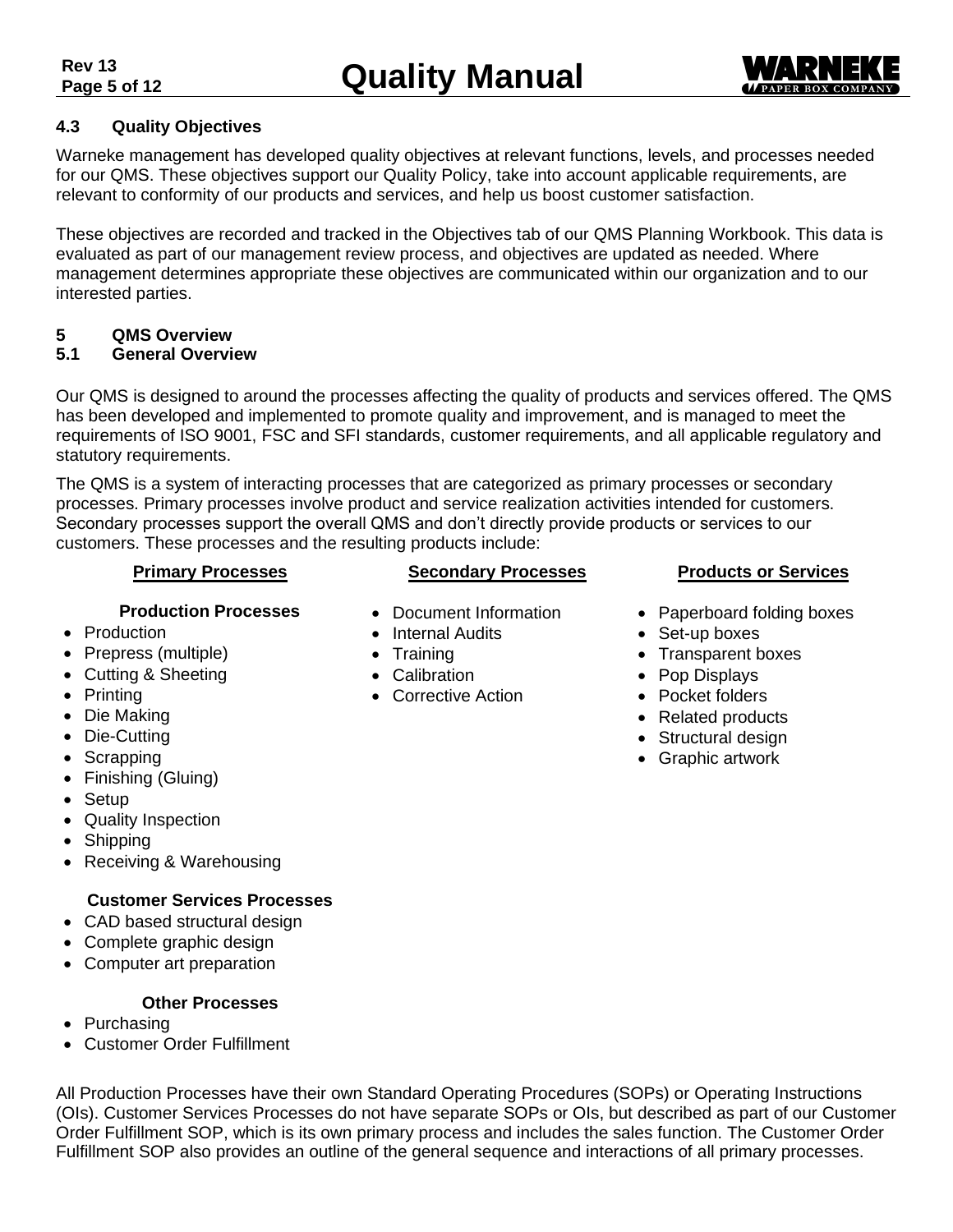

Secondary processes support the overall QMS and operate in conjunction with the primary processes. An overview of all QMS processes can be found in section 6 & 7 of this manual.

When production or services are outsourced, (e.g., bindery work, large item printing or large item die-cutting) requirements are controlled per the Purchasing & SOP. Outsourcing results are verified through the Production SOP and Receiving & Warehousing OI. If internal audits are outsourced, they are controlled, and the results verified per the Internal Audits SOP and Purchasing SOP.

#### <span id="page-5-0"></span>**5.2 Organizational Roles, Responsibilities, and Authorities**

Warneke management ensures that the responsibilities and authorities for relevant roles are assigned, communicated, and understood within the organization. These are defined in our Organizational Chart, job titles, SOPs and OIs.

Ultimately, all authorities and responsibilities reside with Executive Management, but can be delegated to functions and/or individual members of staff within their control, as determined appropriate. All personnel who manage, perform and/or verify work are responsible for the quality of products produced by Warneke. All such personnel are authorized to identify and record problems relating to products or services, processes, and the overall QMS. All staff and personnel have the responsibility to comply with documented procedures and the direction of management. All personnel have the responsibility to assure that process(s) in which they are working is in a state of control and that tasks are completed in a safe and responsible manner.

All personnel are also responsible for identifying nonconforming product, identifying such product as being nonconforming, notifying management, and controlling further processing until the problem has been corrected. To prevent nonconformities, they may also initiate, recommend, or provide solutions through designated channels.

The President is responsible for formulating the Quality Policy, initiating, and supervising the quality system, providing the necessary resources to maintain the system, as well as chairing the Management Review meetings.

Major functions with their responsibilities, authorities, means of communication, and quality planning methods, required for the product realization system are described in the Customer Order Fulfillment SOP.

The Vice President is appointed as our QMS Management Representative, and FSC and SFI Chain of Custody (CoC) Manager. They serve as the primary liaison to external parties on matters concerning the QMS and CoC programs. In the absence of, or when delegated by the Management Representative, the President, Quality System Manager, the Quality Administrator, or other designee may be assigned these duties. Regardless of other duties, their main responsibility and authority is to lead the organization in:

- Establishing, implementing, and maintaining our QMS and CoC programs,
- Ensuring our QMS continues to be compliant with the ISO 9001 requirements,
- Ensuring our CoC program continues to be compliant with the FSC and SFI requirements,
- Reporting on and evaluating the effectiveness of the QMS and CoC program with attendees at scheduled Management Review Meetings, and for making suggestions to improve the system.

#### <span id="page-5-1"></span>**5.3 QMS Planning**

Warneke's QMS is developed, implemented, and all improvements and modifications are reviewed to ensure they meet our requirements, our customer's requirements, other stakeholder requirements, our Quality Objectives, and the requirements of the ISO 9001, FSC and SFI Standards.

We monitor customer feedback, perform internal audits, conduct management reviews, perform corrective and preventive actions, and have integrated a risk-based approach into our primary and secondary processes to help ensure we meet our requirements, reduce risks, prevent nonconformance, can take advantage of on opportunities, and continuously improve our systems.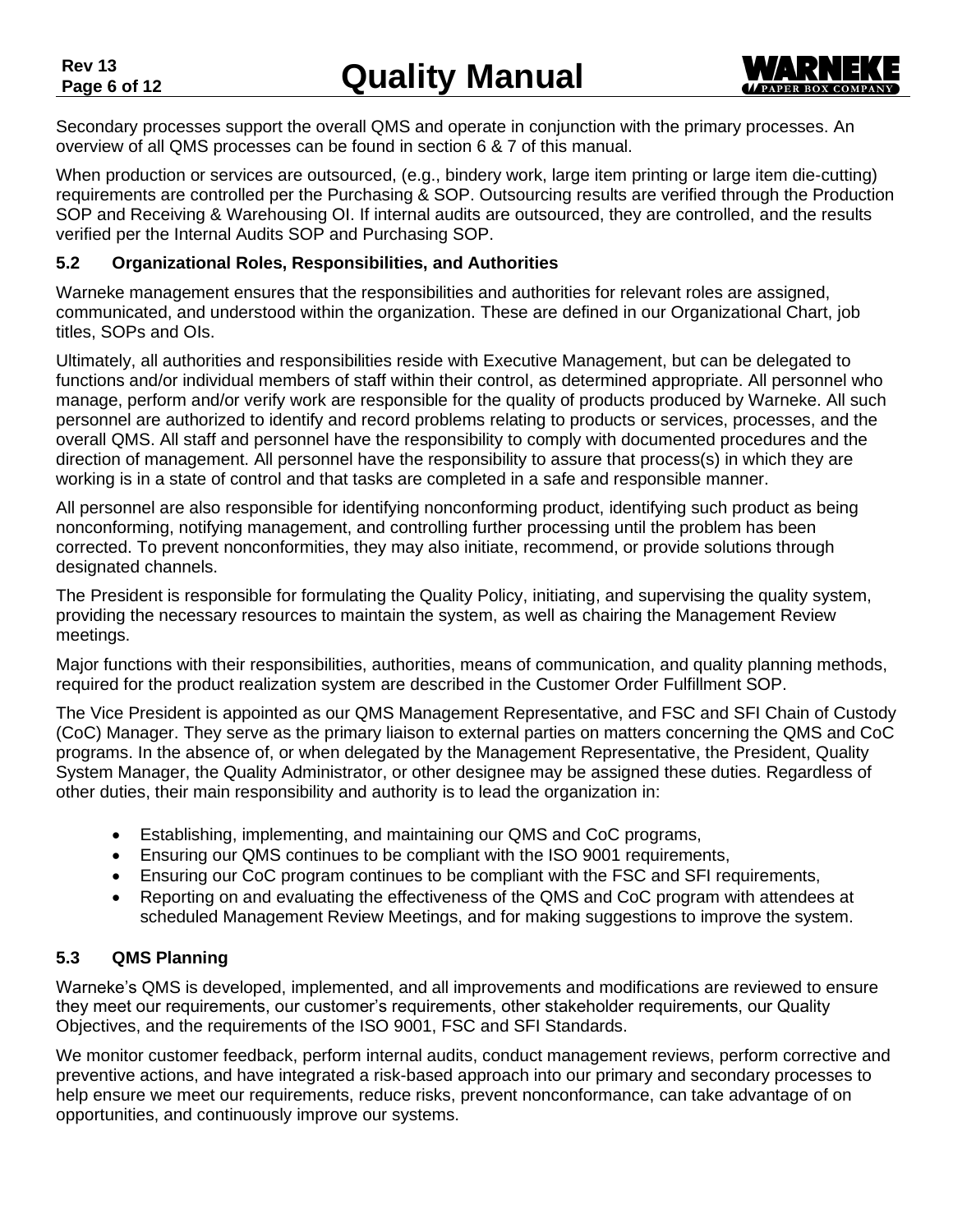

#### <span id="page-6-0"></span>**5.4 Resource Management**

Warneke management ensures that resource requirements are determined, and that adequate resources, and trained personnel are provided, to:

- establish, implement, maintain and continual improve the QMS,
- achieve quality objectives,
- implement change in a controlled manner,
- provide conforming products and services.

Resources may include people (including their qualification or training needs), subcontractors, buildings and associated utilities, equipment (including maintenance, hardware, and software), transportation resources, information technologies, other infrastructure, and work environment related resources, etc.

Resource needs can be determined during routine daily activities, management reviews, audits, corrective or preventive actions, etc. Resource acquisition can be made through the Purchasing process, direct hires, or other means as determined appropriate.

Management has issued procedures defining the requirements, including resources, for specific tasks and the corresponding responsibilities for quality assurance activities performed by Warneke personnel, including those built into processes as well as any resulting inspections/verifications; see the Production SOP.

#### <span id="page-6-1"></span>**5.5 Monitoring, Measurement, Analysis and Evaluation**

To ensure they achieve requirements all processes are monitored and measured at least through Internal Audits, objectives set at Management Reviews (see QMS Planning Workbook), routine process reviews, etc. Warneke will define what information is needed to determine the suitability and effectiveness of these processes and the QMS. Data such as customer satisfaction, product conformance to requirements, product and process characteristics and their trends, supplier information, is collected, analyzed, and evaluated for continuous improvement. When desired results are not achieved appropriate action, including corrective action, is taken. (see Production SOP; Purchasing SOP; Internal Audits SOP; Management Review Form; QMS Planning Workbook; Corrective Action SOP).

#### <span id="page-6-2"></span>**5.6 Continual Improvement**

Warneke is committed to continual improve the suitability, adequacy, and effectiveness of our QMS. Improvement is facilitated through:

- Our Quality Policy,
- Quality objectives,
- Internal audits,
- The analysis of data collected within our QMS,
- Corrective and preventive actions, and
- Our Management Reviews.

#### <span id="page-6-3"></span>**6 QMS Primary Processes**

#### <span id="page-6-4"></span>6.1 Customer Order Fulfillment SOP

This all-encompassing procedure describes the steps Warneke performs to process and deliver customer orders. Main process heading covered are: Quote, Artwork Design, Order Review & Prep, Prepress, Tool Design, Production, Delivery, and Order Close Out. This SOP describes key information in how to set up and properly identify FSC and SFI product. See the Customer Order Fulfillment SOP for more details.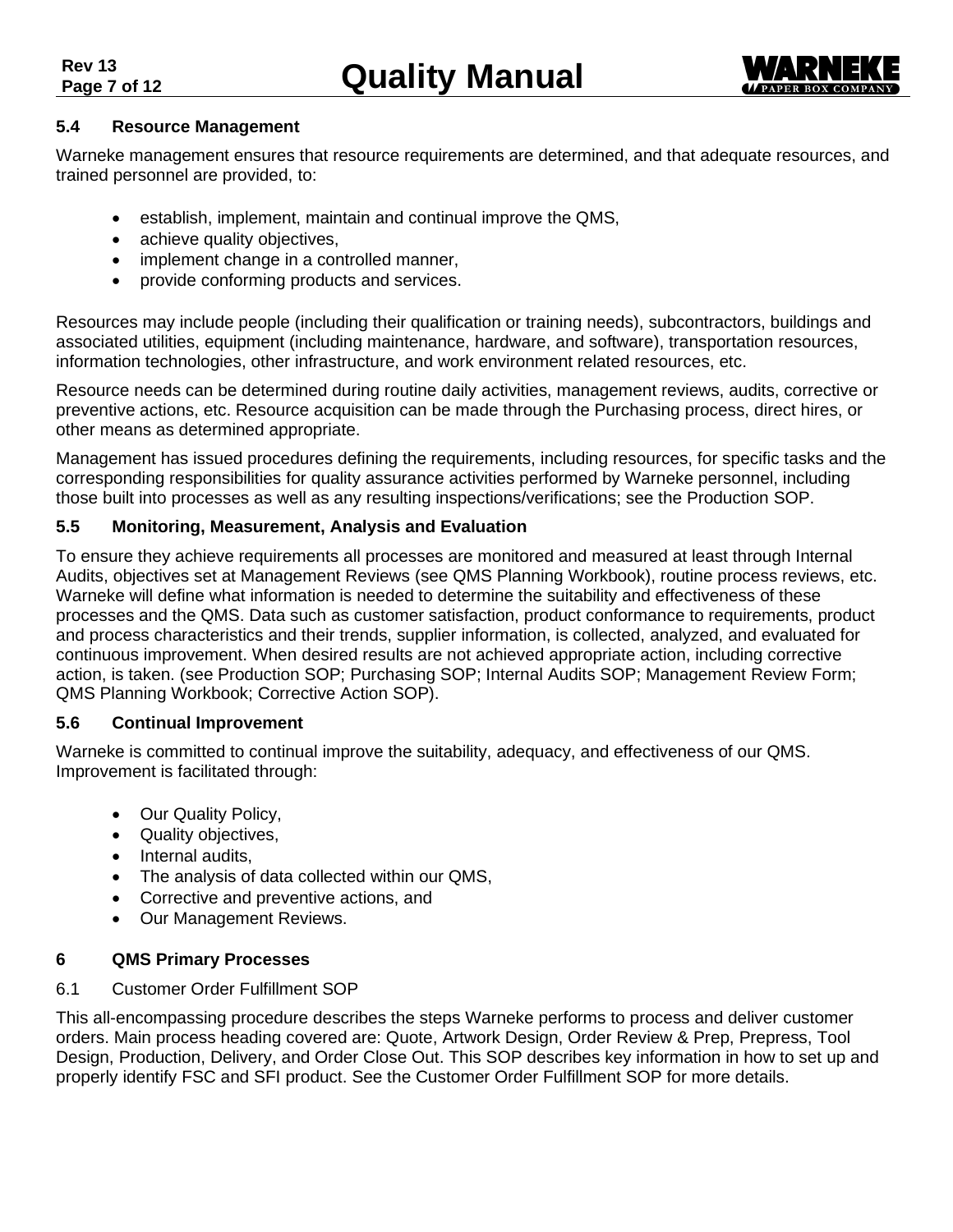

#### <span id="page-7-0"></span>6.2 Production SOP (and related Operating Instructions)

This procedure describes the processes associated with production, including manufacturing, assembly, dealing with nonconforming product, inspection activities equipment maintenance, and set-up of new equipment. It also describes how to identify and process FSC and SFI product through production.

All production work is monitored and inspected by experienced and qualified personnel, per the Training SOP and Production SOP. All personnel involved with inspections and testing ensure that product does not progress to subsequent process stages—including final release—until inspected or otherwise verified as required or is appropriately identified to prevent their unintentional use or shipment to a customer. Warneke personnel are responsible for carrying out checks of their own workmanship during processing, and when appropriate the results recorded. No product is dispatched from Warneke until all inspections have been completed and final authorization to ship is available, unless under a waiver or concession. Inspection activities that are subcontracted are done so according to the Purchasing SOP.

All items purchased for incorporation into a customer order are subject to inspection to ensure that the correct item, quantity, and standard of product have been supplied. In determining the appropriate receiving inspection, consideration is given to the controls exerted over the supplier and to the evidence of conformance provided with the shipment. If items are to be released for urgent production purposes without being verified, Warneke will define appropriate positive recall procedure.

In all cases, Quality has the authority for approval, or to withdraw approval, of any product at any stage of processing, including final release. Where identified, Quality approval may be required for release of product to the next processing step, including final release of product before shipping.

See the Production SOP for more details.

#### <span id="page-7-1"></span>6.3 Purchasing SOP

This procedure describes how materials are purchased to ensure that they meet their intended requirements and that purchasing documents describe the product or service being ordered in adequate detail. It describes the processes for Supplier Review & Qualification, Outsourcing, Creating & Processing Purchase Orders, and Dealing with Property Belonging to Customers or External Providers. This SOP also describes how FSC and SFI raw materials are purchased from qualified sources. See the Purchasing SOP for more details.

#### <span id="page-7-2"></span>**7 QMS Secondary Processes**

#### <span id="page-7-3"></span>7.1 Calibration SOP

This procedure describes the control system for the calibration and maintenance of all inspection, measuring and test equipment used to demonstrate conformance to specifications. It also ensures that the uncertainty of equipment measurement is understood and is consistent with the required measurement capability. Since records of calibration and verification are generated and maintained, Warneke may provide the data when requested by customers.

Where customers specify that technical data relating to measuring equipment be made available, the requirement is identified by Sales personnel during contract review and is communicated to Quality. Quality will provide the data as required.

See the Calibration SOP for more details.

#### <span id="page-7-4"></span>7.2 Corrective Action SOP

This procedure documents the method for processing complaints from both external (customers, third-party auditors or any party regarding and FSC claim) and internal customers (within Warneke), to ensure the complaints and problems are effectively addressed, and that appropriate corrective and preventive actions are initiated, implemented, and verified. This procedure also covers the customer return process that may or may not be associated with a complaint, to ensure that the material is properly tracked and processed through the system. Finally, the process for managing recalls is also described.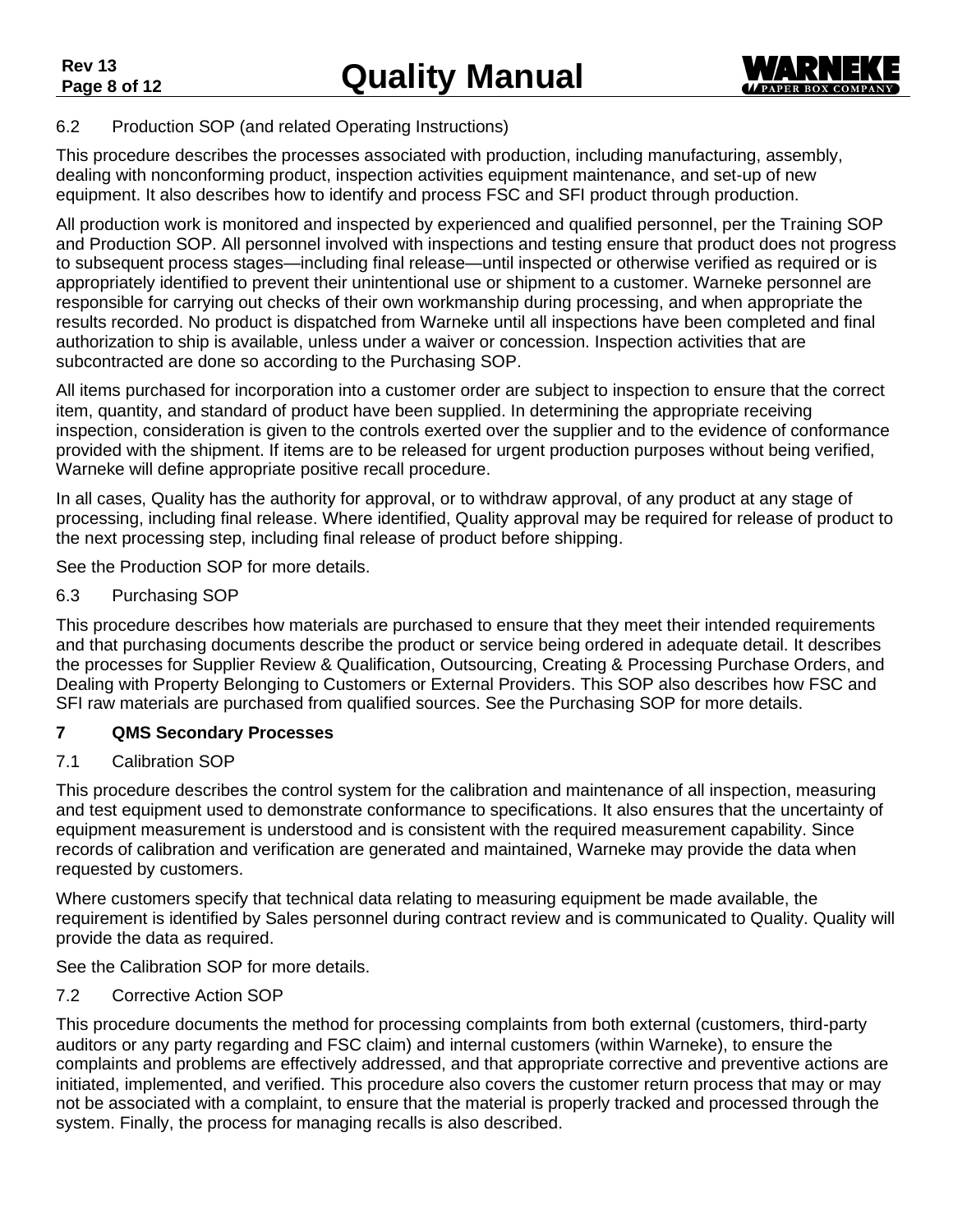Corrective Action - While other means may be used, Warneke's Corrective Action SOP is the main vehicles for recording and processing nonconformities; especially those of significant scope or impact. This SOP describes processes for reviewing problems, determining root cause, determining implementing appropriate measures to

prevent recurrence, and reviewing the corrective action for effectiveness.

Preventive Action - Whenever corrective actions are implemented, Warneke always considers if similar situations may occur elsewhere and if action is appropriate to prevent potential nonconformities. Preventive actions may also be initiated without a corrective action. Preventive actions can be recorded, evaluated, processed, and reviewed just like corrective actions, using the Corrective Action SOP. Preventive Action may also be managed through Management Review Action Item List or the Risk Matrix in the QMS Planning Workbook.

See the Corrective Action SOP for more details.

#### <span id="page-8-0"></span>7.3 Documented Information SOP

This procedure documents the control systems applying to Quality system documentation and data. The scope of these controls will include the issue, use and revision of such documentation to ensure that accurate and approved copies are available to personnel and to ensure that obsolete documents are removed from use. This procedure also describes the process for retaining Quality Records.

Control of Documents (Maintained Documented Information) - The approval, issue and control of this Quality Manual, SOP's, relevant documents from external sources (customer drawings or specifications, industry, and quality standards, etc.), and all other Warneke QMS documentation are detailed in the Documentation and Change Control SOP. This SOP ensures that:

- All documents and changes to documents are reviewed and approved prior to use,
- Ensures that outdated or inaccurate information is not accidentally used,
- Documents are available where they are needed,
- We ensure that our documents are usable and legible.

Control of Quality Records (Retained Documented Information) - Quality Records are maintained by Warneke to prove we continue to meet requirements and for the effective operation of our QMS. Quality Records are retained and filed in a manner that ensures that they are readily available and protected from loss, damage, and deterioration. Our Document Information SOP describe our record retention processes.

See the Documented Information SOP for more details.

#### <span id="page-8-1"></span>7.4 Internal Audits SOP

This procedure is to documents the process for planning and implementing internal audits to determine if working practices match procedures, determine if practices and procedures comply with the requirements of the ISO 9001, Forest Stewardship Council (FSC) and Sustainable Forestry Initiative (SFI) Standards, uncover process problems and initiate corrective actions, as appropriate. This procedure also describes the process for reporting audit results to executive management.

Quality is responsible for ensuring that the quality system defined in this manual meets the requirements of the ISO 9001, FSC, and SFI standards, by scheduling and managing regular internal quality audits per our Internal Audit SOP. Each Level 1 and Level 2 written procedure, and relevant Level 3 procedures when appropriate, is subject to audits according to the Audit Schedule. Audits are performed by trained Internal Auditors who are objective, impartial, and independent of the area being audited. Quality, or designated representatives, verify the effective implementation of corrective and preventive actions during subsequent audits or special follow-up audits. Audit findings are addressed in a timely manner and results are reviewed at Management Review Meetings and recorded on our Management Review records.

See the Internal Audit SOP for more details.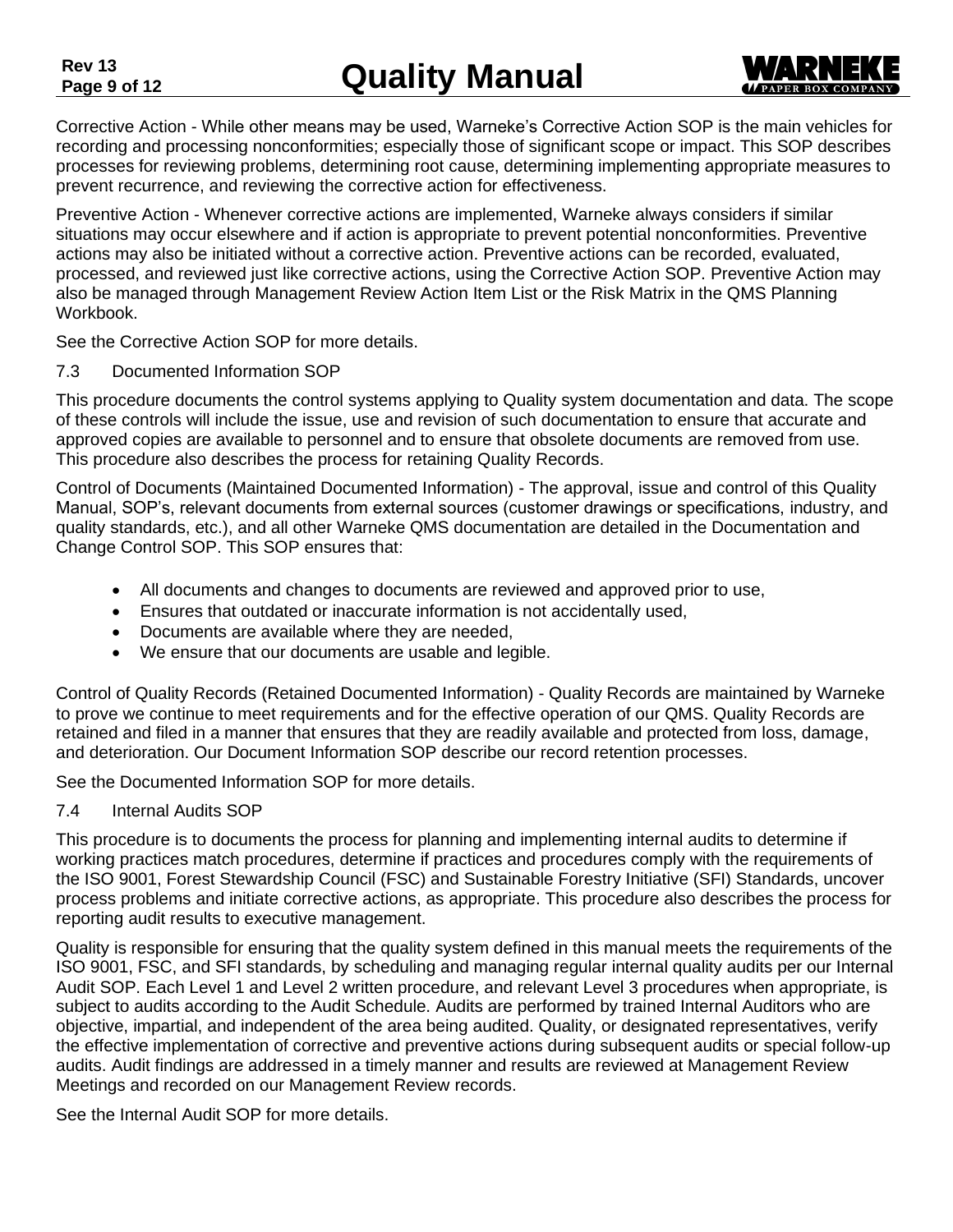

#### <span id="page-9-0"></span>7.5 Training (Training SOP)

This procedure describes the system for identifying training needs, providing training, and retaining training records. Warneke management ensures that adequate competent personnel are available, and that appropriate records are retained per the Training SOP. For quality assurance activities performed by Warneke personnel, including those built into processes as well as any resulting inspections/verifications, there are procedures defining the requirements for the specific tasks and the corresponding responsibilities for which people are trained.

See the Training SOP for more details.

#### <span id="page-9-1"></span>7.6 Management & Management Review

While this is not documented as a procedure, there is a documented Management Review Form and QMS Planning Workbook used to provide instructions for this process. Management Review Meetings are held to assess, evaluate, and improve the quality system to ensure its continued effectiveness and suitability in satisfying the requirements of the ISO 9001, FSC and SFI standards, and our stated quality policy and measurable objectives. Reviews are carried out as frequently as necessary, but at least once per year. We review the results of internal audits (Internal Audit SOP), all irregularities and comments (Corrective Action SOP), external influences on our business, and the effectiveness of the whole quality system to ensure that our business and quality objectives are maintained. The review includes quality system planning to ensure that changes in our processes are evaluated and that quality system requirements are addressed prior to their implementation. Additionally, in our Management Review Meetings we may evaluate potential nonconformances and take actions to prevent their occurrences, identify resource needs, and potential improvements, risk or opportunities to our products, services, and processes. Topics discussed and resulting action plans are recorded on our Management Review Form, in Management Review Action Item List or on the QMS Planning Workbook, which are retained as quality records in accordance with the Record Retention Form.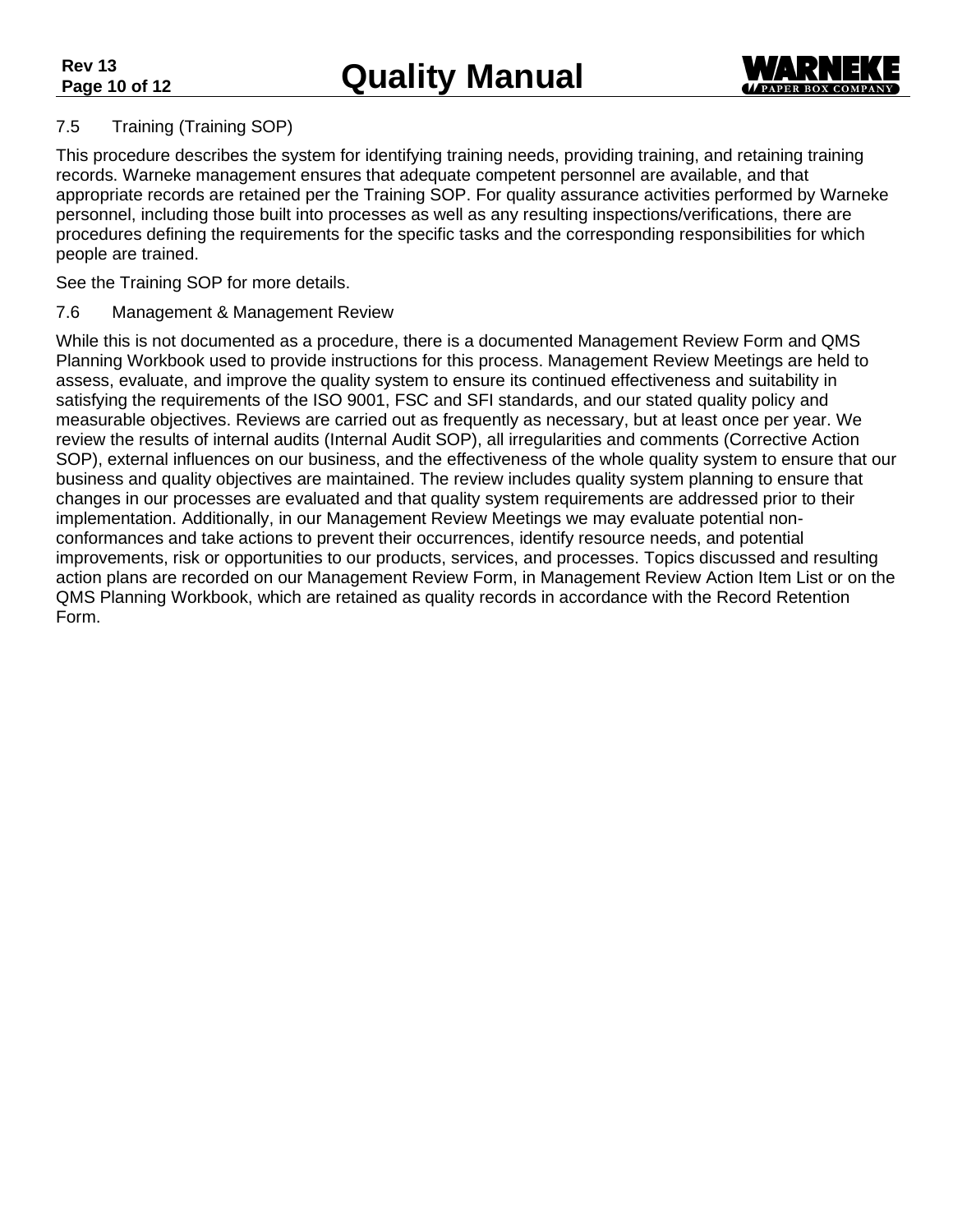

**Appendix A Process Map to ISO 9001:2015 Standard**

<span id="page-10-1"></span><span id="page-10-0"></span>

| Warneke Procedures/Processes >                    |                           |                                                                                   |                          |                         |                      |                    |                          |          |                |
|---------------------------------------------------|---------------------------|-----------------------------------------------------------------------------------|--------------------------|-------------------------|----------------------|--------------------|--------------------------|----------|----------------|
|                                                   |                           |                                                                                   |                          |                         |                      |                    |                          |          |                |
|                                                   |                           |                                                                                   |                          |                         |                      |                    |                          |          |                |
|                                                   |                           |                                                                                   |                          |                         |                      |                    |                          |          |                |
|                                                   |                           | QMS, Quality<br>Manual &<br><u>Management</u><br>Customer<br>Order<br>Fulfillment | Production<br>Purchasing | Management<br>Review    | Corrective<br>Action | Internal<br>Audits | Documented<br>nformation | Training | Calibration    |
| ISO 9001:2015 $\blacklozenge$                     |                           |                                                                                   |                          |                         |                      |                    |                          |          |                |
| 4. Context of the organization                    |                           |                                                                                   |                          |                         |                      |                    |                          |          |                |
| 4.1 Understanding the organization & its context  |                           |                                                                                   |                          | X                       |                      |                    |                          |          |                |
| 4.2 Understanding the needs & expectations of     |                           |                                                                                   |                          | X                       |                      |                    |                          |          |                |
| interested parties                                |                           |                                                                                   |                          |                         |                      |                    |                          |          |                |
| 4.3 Determining the scope of the quality          | X                         |                                                                                   |                          |                         |                      |                    |                          |          |                |
| management system                                 |                           |                                                                                   |                          |                         |                      |                    |                          |          |                |
| 4.4 Quality management system & its processes     | X                         |                                                                                   |                          |                         |                      |                    |                          |          |                |
| 5. Leadership                                     |                           |                                                                                   |                          |                         |                      |                    |                          |          |                |
| 5.1 Leadership & commitment                       |                           |                                                                                   |                          |                         |                      |                    |                          |          |                |
| 5.1.1 General                                     | X                         |                                                                                   |                          |                         |                      |                    |                          |          |                |
| 5.1.2 Customer focus                              | $\overline{\mathsf{x}}$   |                                                                                   |                          |                         |                      |                    |                          |          |                |
| 5.2 Policy                                        |                           |                                                                                   |                          |                         |                      |                    |                          |          |                |
| 5.2.1 Establishing the quality policy             | X                         |                                                                                   |                          |                         |                      |                    |                          |          |                |
| 5.2.2 Communicating the quality policy            | $\overline{\mathsf{x}}$   |                                                                                   |                          |                         |                      |                    |                          |          |                |
| 5.3 Organizational roles, responsibilities &      | X                         |                                                                                   |                          |                         |                      |                    |                          |          |                |
| authorities                                       |                           |                                                                                   |                          |                         |                      |                    |                          |          |                |
| 6. Planning                                       |                           |                                                                                   |                          |                         |                      |                    |                          |          |                |
| 6.1 Actions to address risks & opportunities      |                           |                                                                                   |                          | $\mathsf X$             | X                    |                    |                          |          |                |
| 6.2 Quality objectives & planning to achieve them |                           |                                                                                   |                          | $\overline{\mathsf{X}}$ |                      |                    |                          |          |                |
| 6.3 Planning of changes                           |                           |                                                                                   |                          | $\overline{\mathsf{x}}$ |                      |                    |                          |          |                |
| 7. Support                                        |                           |                                                                                   |                          |                         |                      |                    |                          |          |                |
| 7.1 Resources                                     |                           |                                                                                   |                          |                         |                      |                    |                          |          |                |
| 7.1.1 General                                     | X                         |                                                                                   |                          |                         |                      |                    |                          |          |                |
| 7.1.2 People                                      | $\overline{\mathsf{x}}$   |                                                                                   |                          |                         |                      |                    |                          |          |                |
| 7.1.3 Infrastructure                              | X                         |                                                                                   |                          |                         |                      |                    |                          |          |                |
| 7.1.4 Environment for the operation of processes  | $\overline{\mathsf{x}}$   |                                                                                   |                          |                         |                      |                    |                          |          |                |
| 7.1.5 Monitoring & measuring resources            |                           |                                                                                   |                          |                         |                      |                    |                          |          |                |
| 7.5.1 General                                     |                           |                                                                                   |                          |                         |                      |                    |                          |          | X              |
| 7.5.2 Measurement Traceability                    |                           |                                                                                   |                          |                         |                      |                    |                          |          | $\overline{X}$ |
| 7.1.6 Organizational knowledge                    |                           |                                                                                   |                          |                         |                      |                    |                          | X        |                |
| 7.2 Competence                                    |                           |                                                                                   |                          |                         |                      |                    |                          | X        |                |
| 7.3 Awareness                                     |                           |                                                                                   |                          |                         |                      |                    |                          | X        |                |
| 7.4 Communication                                 | $\boldsymbol{\mathsf{X}}$ |                                                                                   |                          |                         |                      |                    |                          |          |                |
| 7.5 Documented information                        |                           |                                                                                   |                          |                         |                      |                    |                          |          |                |
| 7.5.1 General                                     |                           |                                                                                   |                          |                         |                      |                    | X                        |          |                |
| 7.5.2 Creating & updating                         |                           |                                                                                   |                          |                         |                      |                    | X                        |          |                |
| 7.5.3 Control of documented information           |                           |                                                                                   |                          |                         |                      |                    | $\times$                 |          |                |
| 8. Operation                                      |                           |                                                                                   |                          |                         |                      |                    |                          |          |                |
| 8.1 Operational planning & control                | X                         | X                                                                                 |                          |                         |                      |                    |                          |          |                |